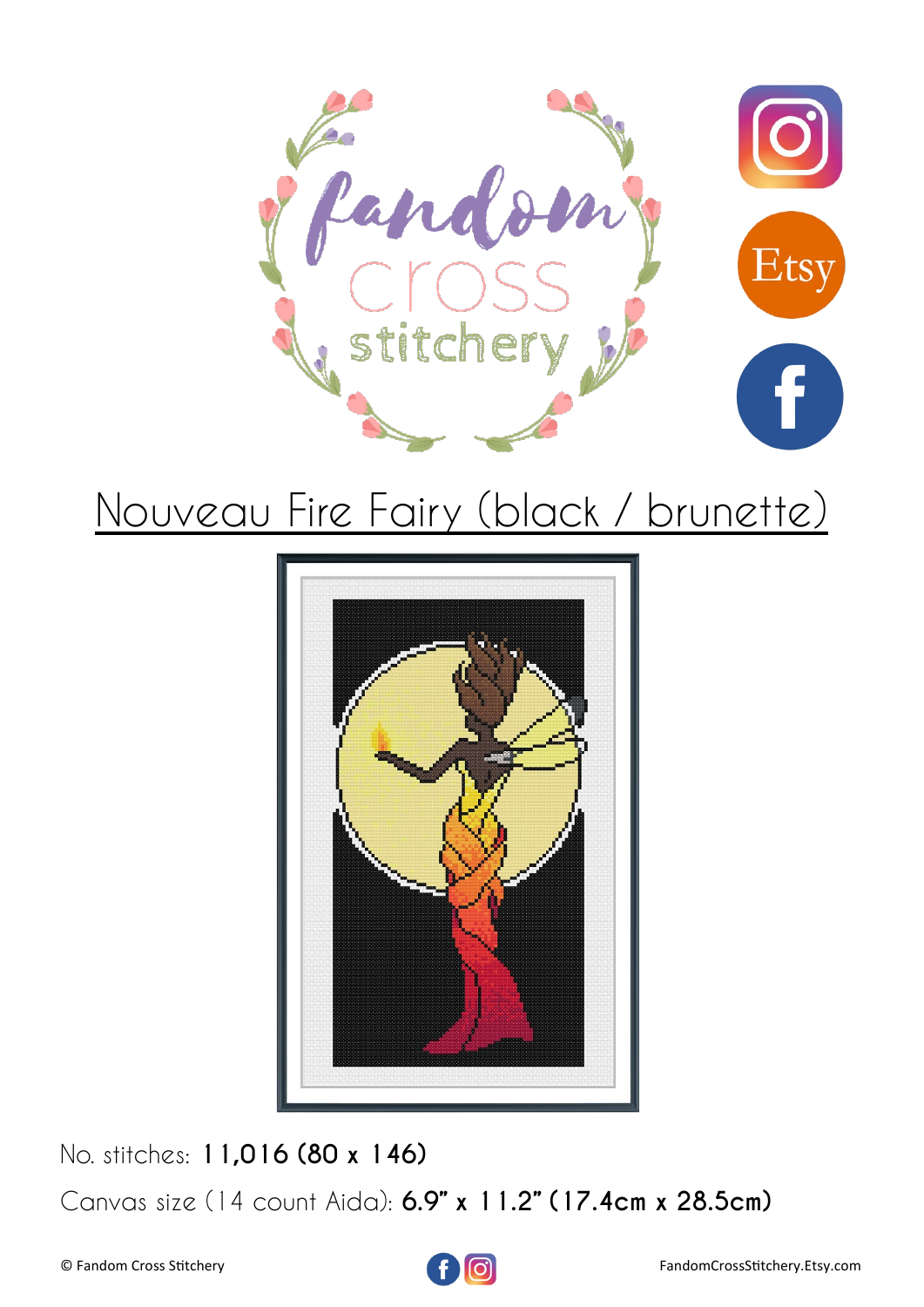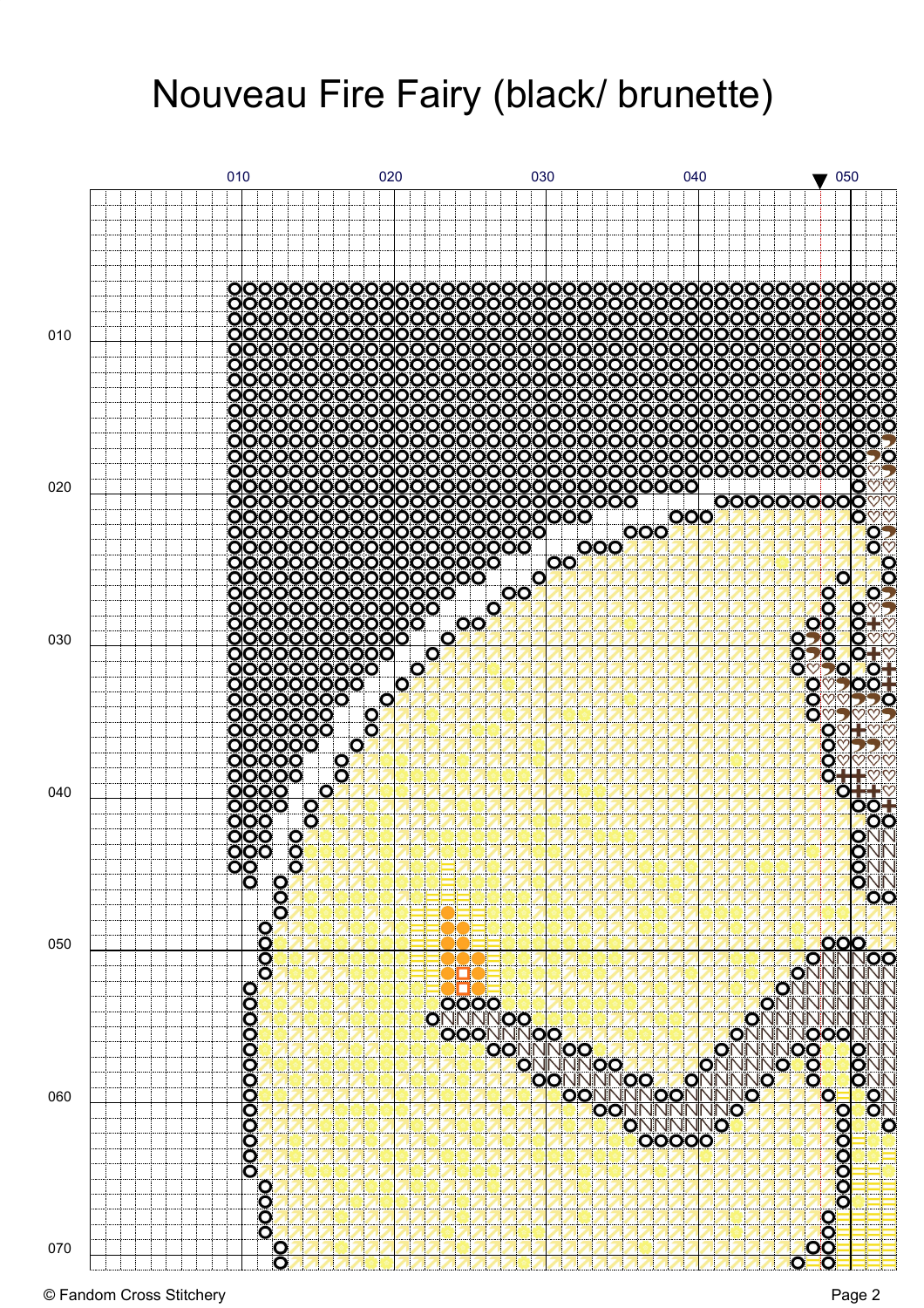![](_page_2_Figure_1.jpeg)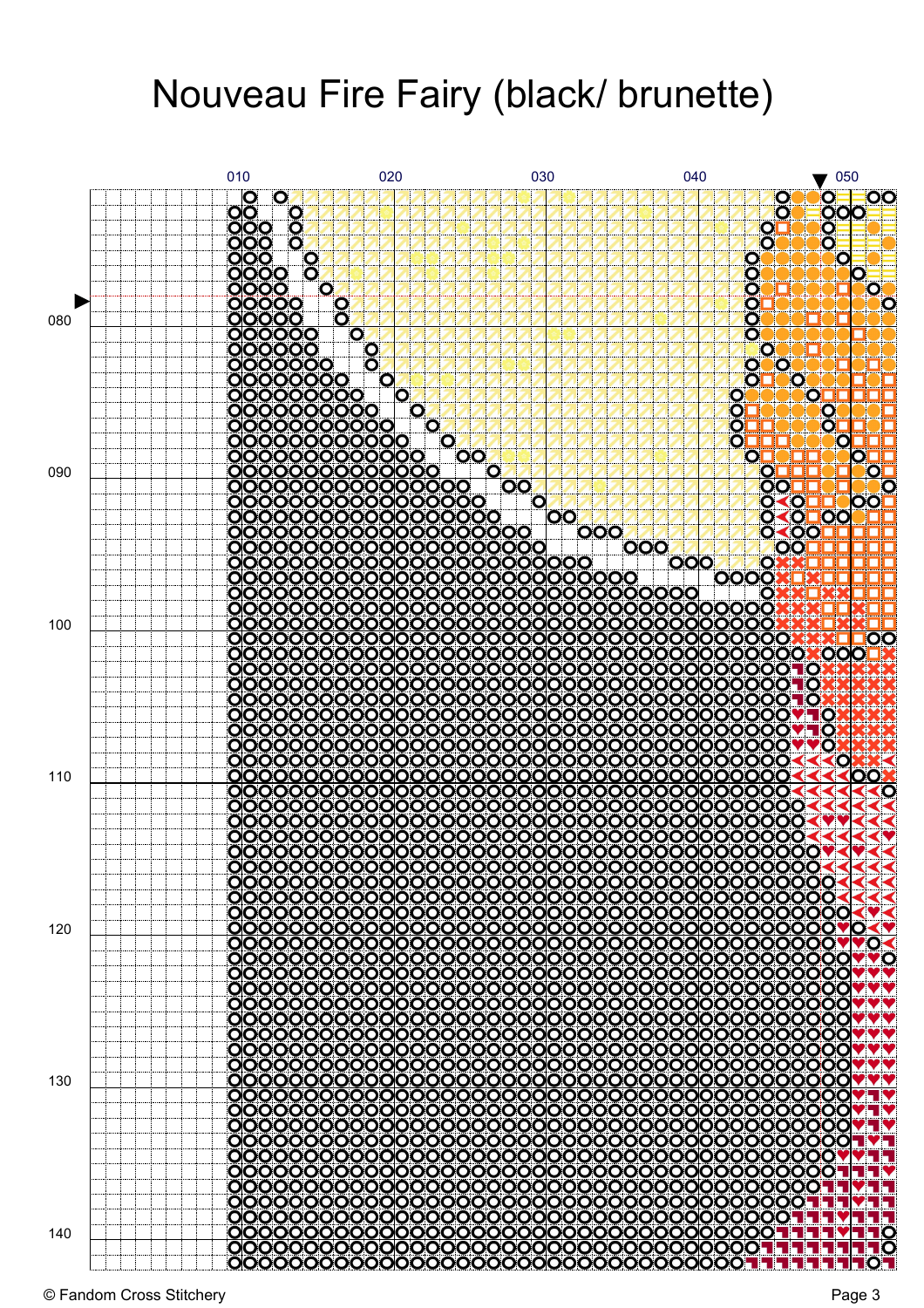![](_page_3_Figure_1.jpeg)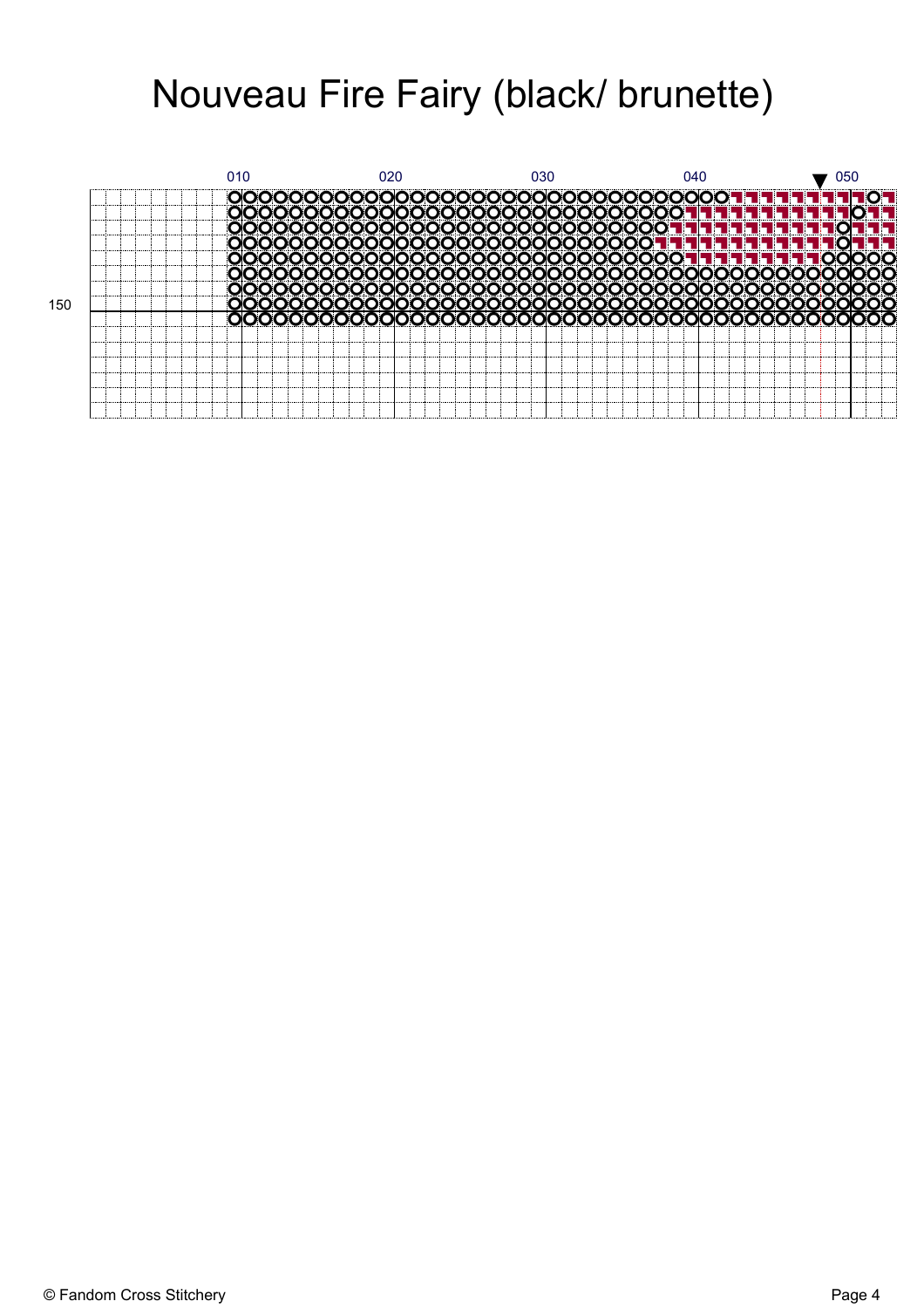![](_page_4_Figure_1.jpeg)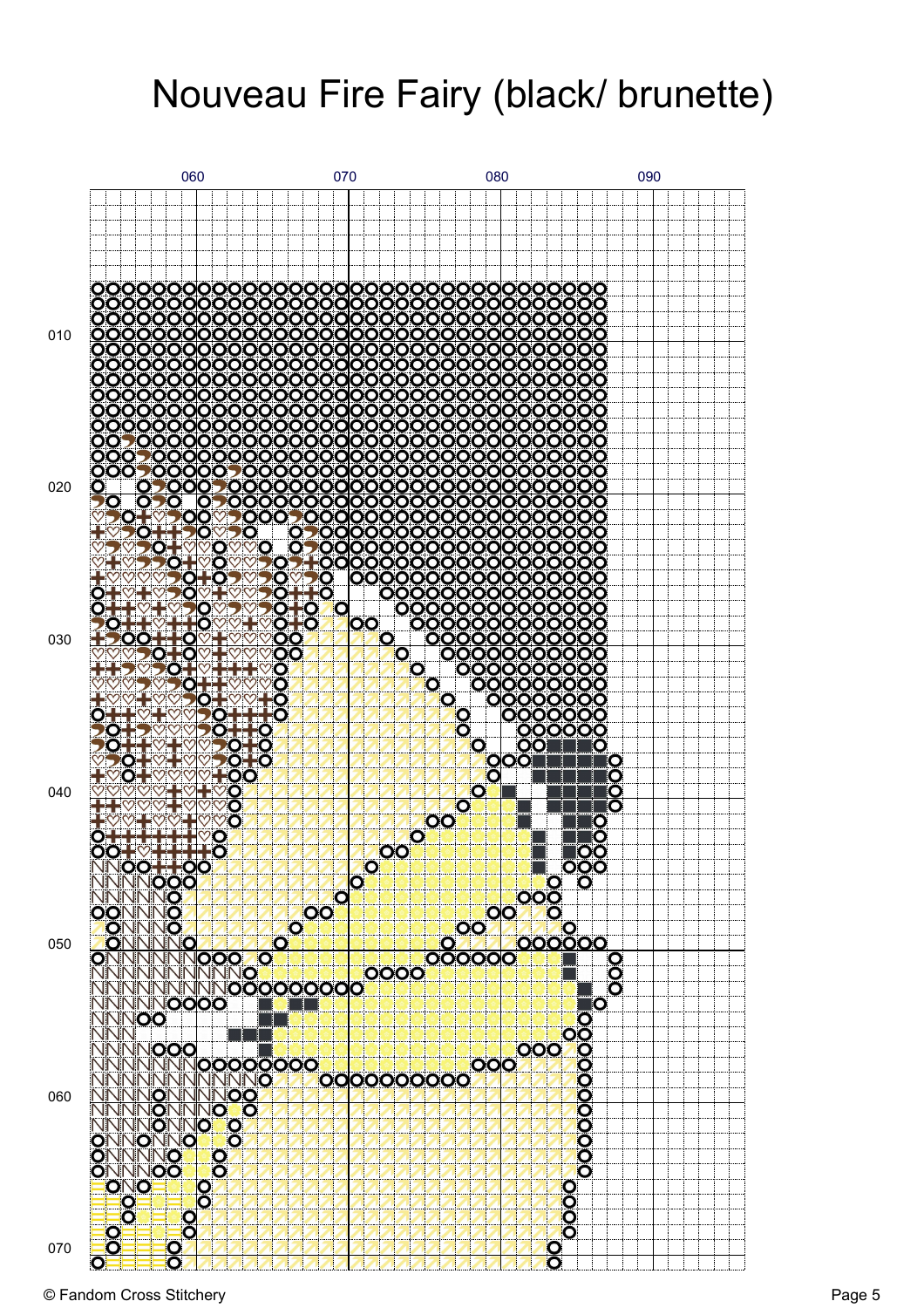![](_page_5_Figure_1.jpeg)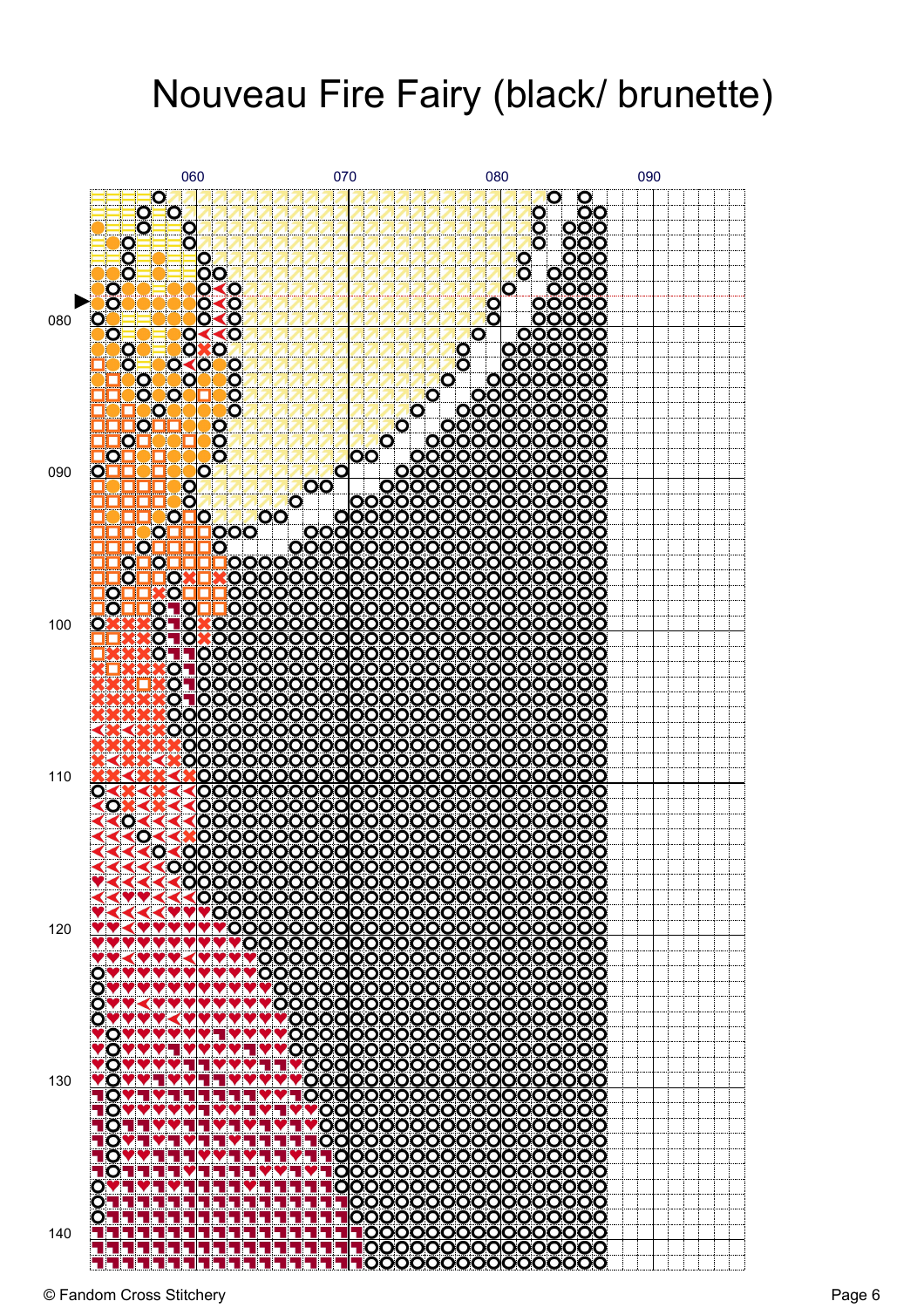![](_page_6_Figure_1.jpeg)

150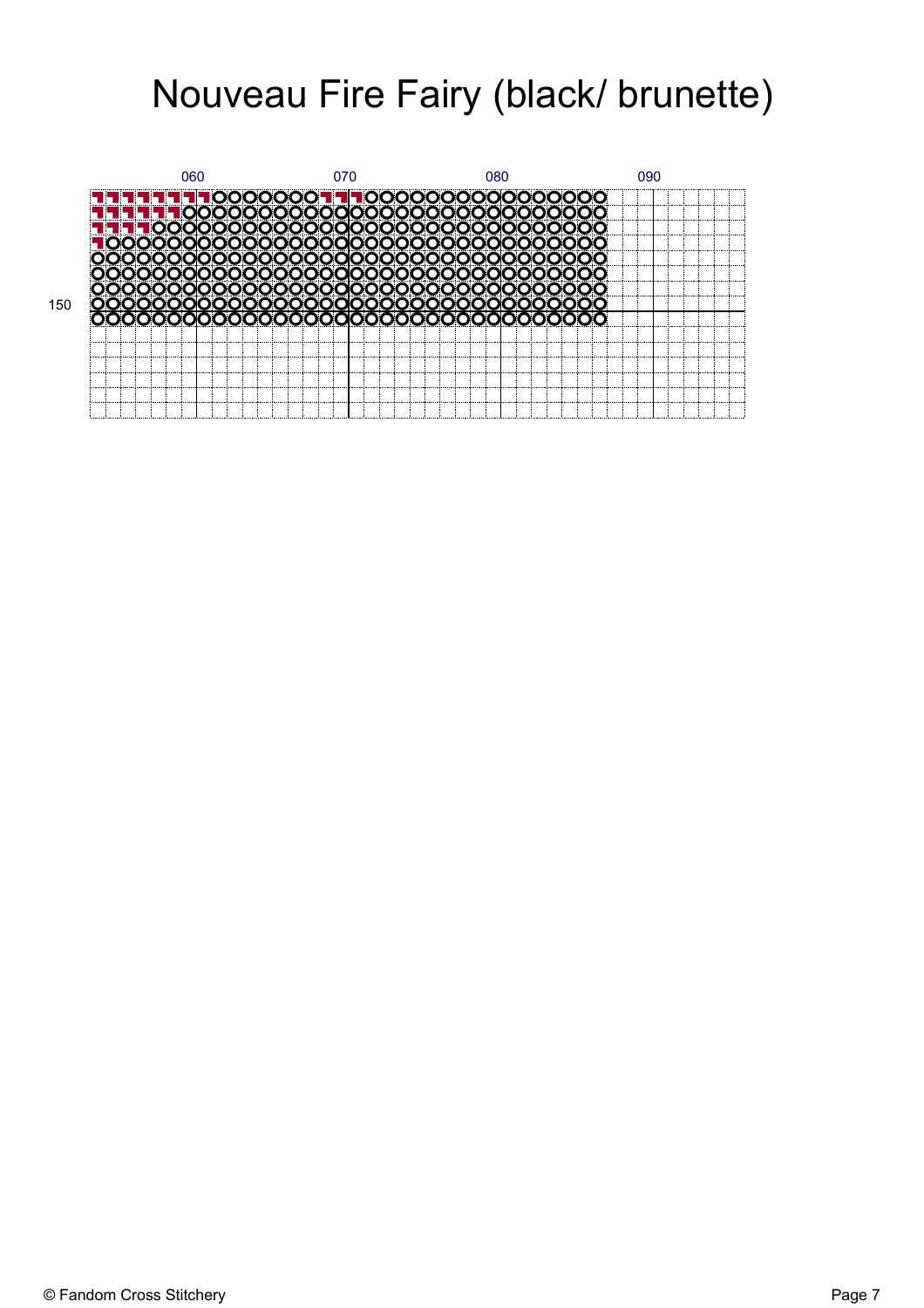![](_page_7_Figure_1.jpeg)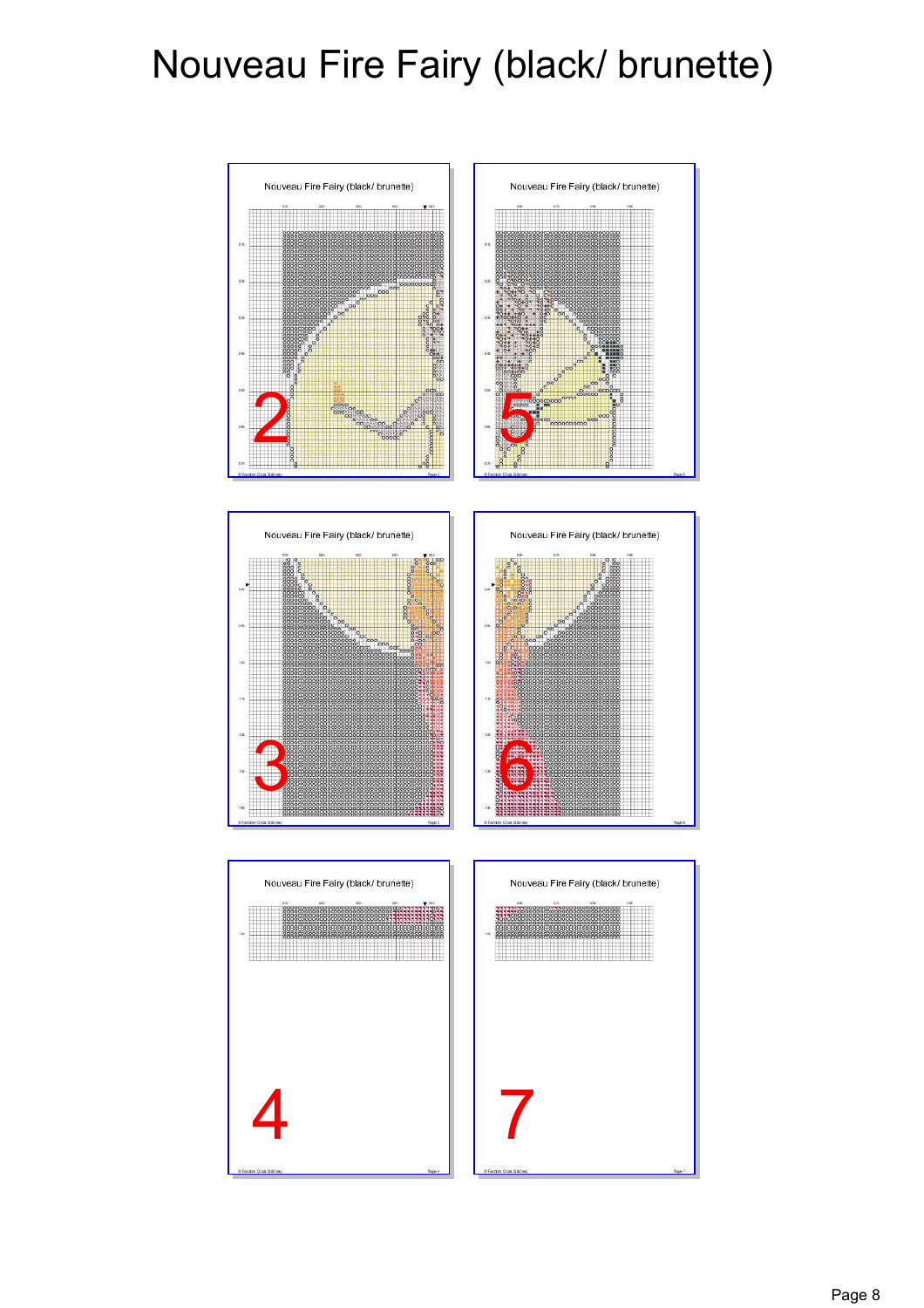|                      | <b>Number</b>      | Name:                           | Co<br>m<br>m | <b>Be</b><br>ads | <b>Str</b><br>an<br>d | Le<br>$\lfloor ngt \rfloor$<br>h | <b>Knots</b>   | S<br>ti                                                     |
|----------------------|--------------------|---------------------------------|--------------|------------------|-----------------------|----------------------------------|----------------|-------------------------------------------------------------|
| $\mathbf O$          | <b>DMC</b><br>310  | <b>Black</b>                    |              | $\mathbf 0$      | $\overline{2}$        | 439<br>0.3<br>in.                | 0              | $\begin{bmatrix} 6 \\ 2 \\ 0 \end{bmatrix}$<br>$\mathbf{1}$ |
|                      | DMC 3799           | Pewter Grey very<br>dark        |              | $\mathbf 0$      | $\overline{2}$        | 31.<br>9<br>in.                  | $\overline{0}$ | $\frac{4}{5}$                                               |
| 7                    | DMC 3078           | <b>Golden Yellow</b><br>very It |              | $\mathbf 0$      | $\overline{2}$        | 172<br>3.3<br>in.                | $\overline{0}$ | $\begin{array}{c}\n 2 \\  4 \\  3 \\  \hline\n \end{array}$ |
| 橡                    | <b>DMC</b><br>445  | Lemon light                     |              | $\overline{0}$   | $\overline{2}$        | 431<br>$\cdot$ .2<br>in.         | $\overline{0}$ | $\begin{matrix} 6 \\ 0 \\ 9 \end{matrix}$                   |
| Ħ                    | <b>DMC</b><br>307  | Lemon                           |              | $\mathbf 0$      | 2                     | 83.<br>5<br>in.                  | 0              | $\mathbf{1}$<br>1<br>$\mathbf{8}$                           |
|                      | <b>DMC</b><br>742  | Tangerine light                 |              | $\mathbf 0$      | $2\vert$              | 122<br>$.5\,$<br>in.             | 0              | 1<br>$rac{7}{3}$                                            |
| $\Box$               | <b>DMC</b><br>740  | Tangerine (971)                 |              | $\mathbf 0$      | 2                     | 116<br>.8<br>in.                 | $\overline{0}$ | 1<br>$6\overline{5}$                                        |
| ×                    | <b>DMC</b><br>608  | <b>Burnt Orange</b>             |              | $\mathbf 0$      | $\overline{2}$        | 75.<br>8<br>in.                  | 0              | $\mathbf{1}$<br>$\frac{0}{7}$                               |
| $\blacktriangleleft$ | DMC 606            | Burnt Orange-Red                |              | 0                | $\overline{2}$        | 79.<br>$\vert 3 \vert$<br>in.    | 0              | 1<br>$\frac{1}{2}$                                          |
| Y                    | <b>DMC</b><br>666  | <b>Christmas Red</b><br>bright  |              | $\mathbf 0$      | $2\vert$              | 147<br>.3<br>in.                 | 0              | $\begin{bmatrix} 2 \\ 0 \\ 8 \end{bmatrix}$                 |
| 4                    | <b>DMC</b><br>304  | <b>Christmas Red</b><br>medium  |              | $\mathbf 0$      | $2\vert$              | 213<br>.8<br>in.                 | 0              | $\begin{bmatrix} 3 \\ 0 \\ 2 \end{bmatrix}$                 |
|                      | DMC BLANC          | White                           |              | $\mathbf 0$      | $2\vert$              | 10.<br>$6\phantom{1}6$<br>in.    | 0              | $\frac{1}{5}$                                               |
|                      | DMC BLANC<br>$[+]$ | DMC BLANC [+]<br>DMC 3031       |              | $\mathbf 0$      | $\overline{2}$        | 12.<br>7<br>in.                  | 0              | $\begin{bmatrix} 1 \\ 8 \end{bmatrix}$                      |
| N                    | DMC 3031           | Mocha Brown<br>very dark        |              | $\mathbf 0$      | 2                     | 154<br>.3<br>in.                 | 0              | $\frac{2}{1}$<br>$\mathbf{8}$                               |
| ╬                    | <b>DMC</b><br>801  | <b>Coffee Brown</b><br>dark     |              | $\overline{0}$   | $2\vert$              | 65.<br>8<br>in.                  | 0              | $\frac{9}{3}$                                               |